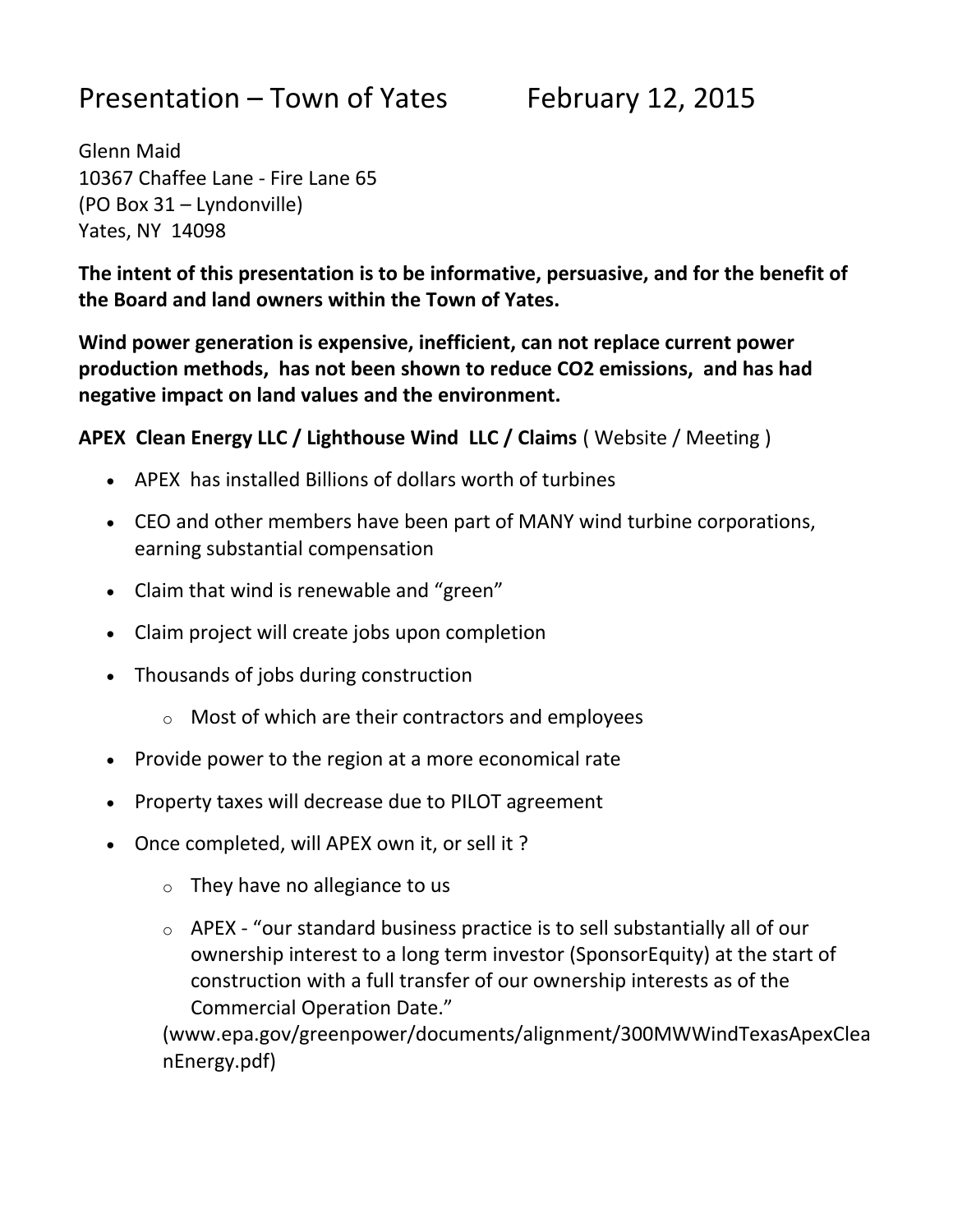**APEX Plan** (Lighthouse Website)

- Nearly 70 570 foot industrial wind turbines in 2 towns (100-200 MW)
	- o Somerset plant tower 613 feet Imagine 70 of them
	- o Xerox Tower in Rochester is 436 feet
	- $\circ$  Niagara Falls is 167 feet high. These are over 3 times taller.
	- o Tallest structure outside NYC
	- $\circ$  Largest wind turbines in NYS to date.
- 1 mile buffer, Rt 18 north, is the targeted area / then the 5 mile buffer
- Tons of steel reinforced, high psi concrete pads at least 45 feet wide

about 30 feet deep - Hundreds of cubic tons of concrete per site.

In some applications, steel pilings are driven 50 - 100 feet into the ground due to soil instability.

- Operations building
- Transmission lines / Transfer stations
- Concrete plant
- Access roads
- Lease land from landowners or establish an easement, encumbering the land and surrounding area for the length of the contract - **likely 30 years**
- Very important to remember, once they are installed, they will **never** go away. Ever.
- Why here ?
	- $\circ$  Available land at a cheap price
	- o Proximity to existing transmission lines
	- o Wind turbine companies have a history of "preying on" rural municipalities that need money and/or have a small tax base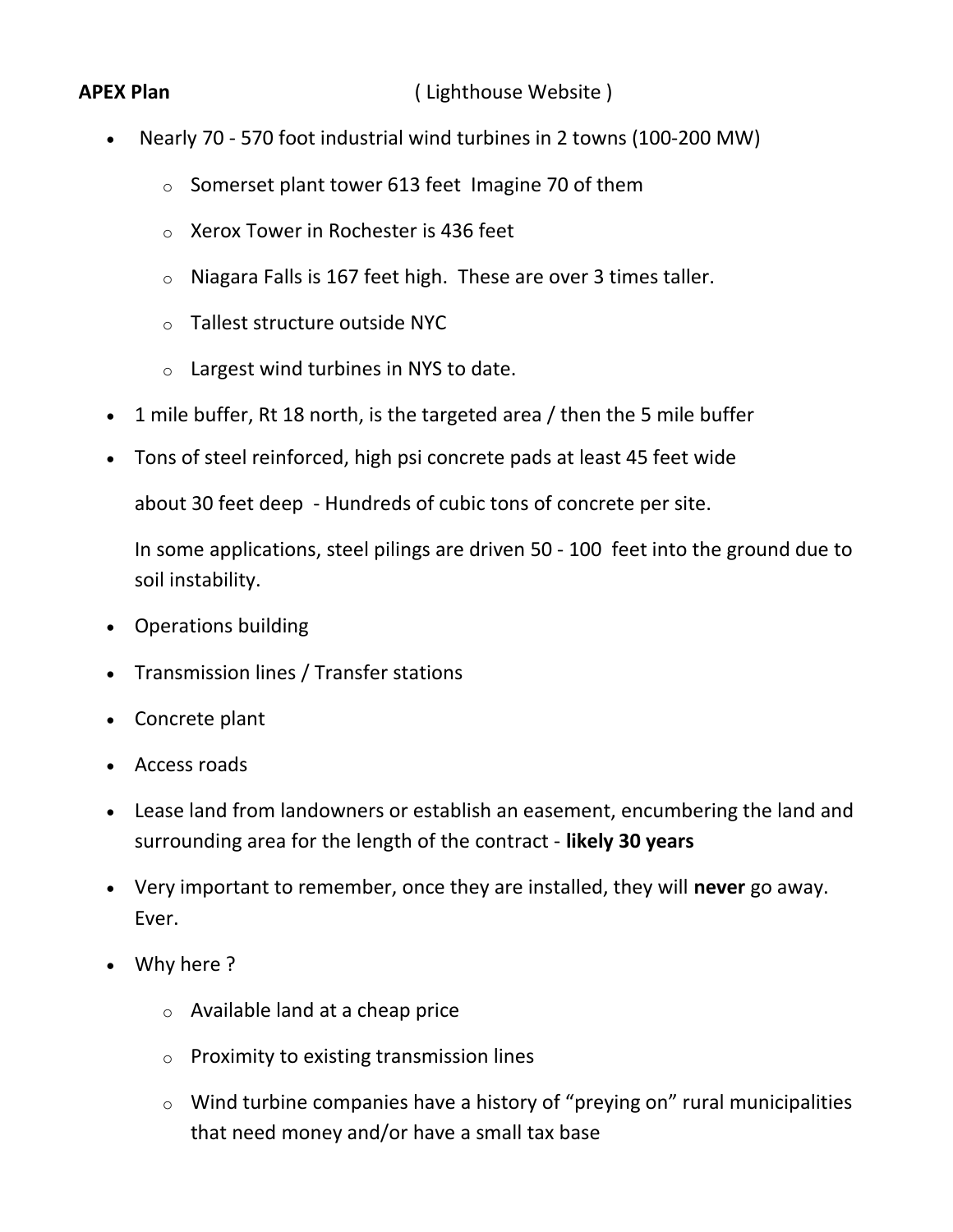**False Assumptions made by citizens in the affected area** (conversations with residents)

- Free electrical power
- That fossil fuel plants will go away
- Tax Breaks
- Financial compensation Only properties where turbines will be located.
- New roads
- That most residents are in favor, as reflected in flawed 2007 Town Survey Approx. 850 respondents – 93% approved ( Yates website )
	- o Look at what was asked. Should the town look into wind turbines ? If it asked about a project of this scope and magnitude, it is doubtful the same response would have been received.
- A significant portion of land owners don't know about this due to timing of PIP filed by Lighthouse Wind ( 10/31/14 & 12/31/14 PIPs )
	- $\circ$  Unlikely this was a coincidence

# **Finances / Taxes / PILOT / Subsidies / Rates**

- First and foremost this is ALL about money and corporate profits **nothing else**
	- o Warren Buffet has significant electricity generation holdings. He explained, "on wind energy, we get a tax credit…that's the only reason to build them. They don't make sense without a tax credit."

(How Wind Production Tax Credit Undermines Wind Power – George Banks article 10/13/14)

- APEX says that private money funds this project. ( APEX Website )
- However, ALL projects throughout the nation seek and receive
	- $\circ$  Federal tax relief in the form of Tax Credits.
	- o State tax relief.
	- o PILOT agreement with the Local Municipality.
- Will sell power to NYSEG and the power grid for profits**, which we have to buy .**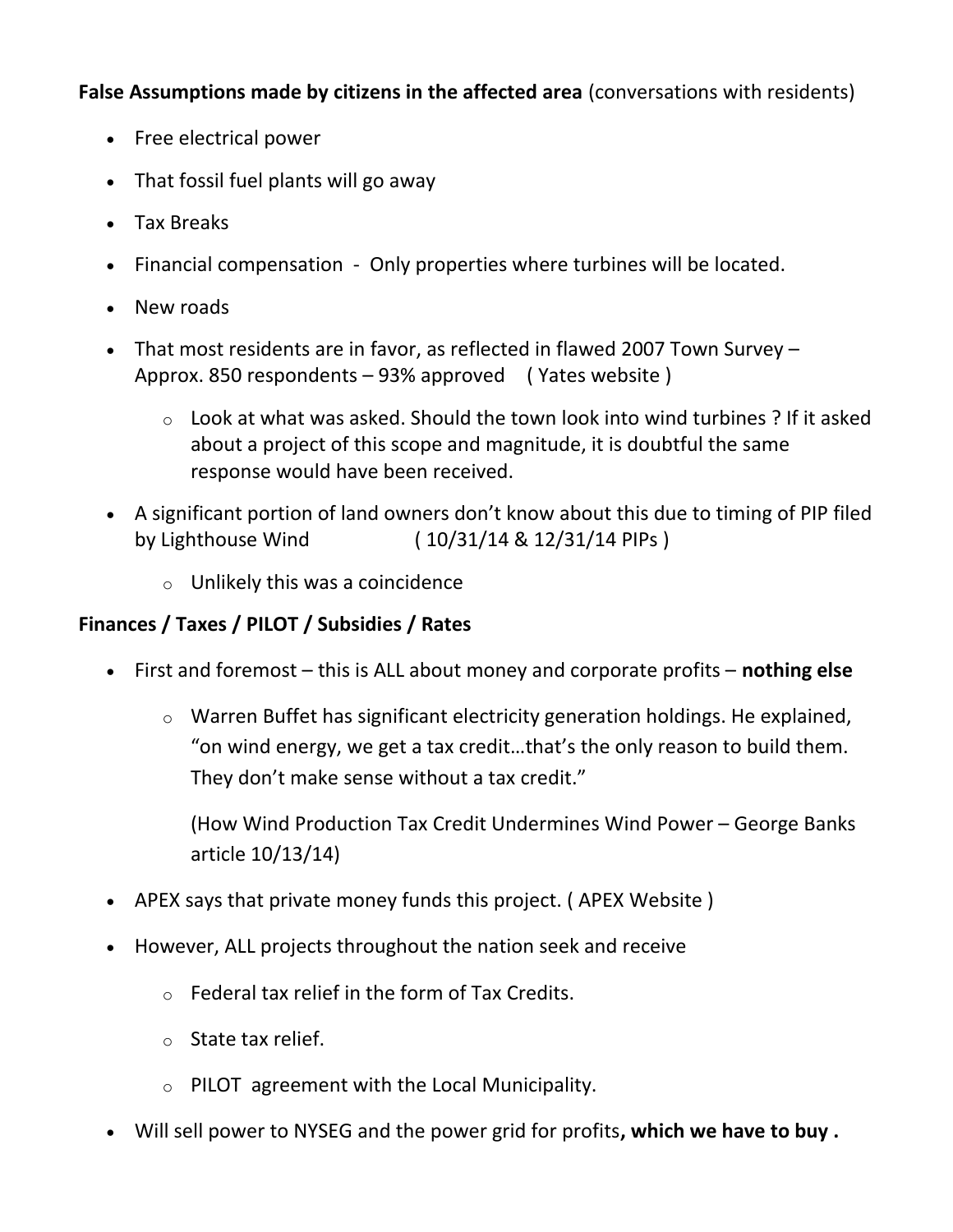#### **Taxes**

- Federal Tax Subsidies
	- $\circ$  Production Tax Credit 2.3 cents / Kw production over 10 years
	- o Investment Tax Credit 30% of the value one time
	- o Company must choose
- PTC and ITC Expired 12/31/14. Congress has let these expire, and have reinstated them 5 times now since 2001. It's likely that this isn't over.
- American Wind Energy Association is lobbying hard to have federal tax credits reinstated. AWEA CEO Tom Kiernan stated no less than 12 times in a recent OnPoint interview that PTC's need to be re-instated for wind power companies to continue, even though he said **costs have declines 58%** in the last 5 years. Does that sound right to you ?

(Tom Kiernan, AWEA CEO – OnPoint Interview January 26, 2015 / www.EENEWS.net )

- o US Senate amendment (PTC 133) to KeyStone Pipeline Bill to re-instate Production Tax Credit was defeated Jan 20, 2015
- NYS tax incentives (Moving New NY Forward Cptr 13 Gov. Cuomo 2011)
	- o \$1 Billion "Green Bank" set up for Wind /Solar
	- $\circ$  \$5 Billion investment over 10 years to support clean enrgy
- PILOT Payment In Lieu of Taxes Power companies and municipalities claim they have a difficult time determining a proper tax rate for power facilities. Many counties have Industrial Development Agencies to negotiate the PILOT or it is negotiated by the Town. ALL moneys from PILOT's are substantially below that of actual taxes owed if calculated like the rest of the community. (Somerset plant seeks 1 year PILOT extension – Buffalo News – 12/10/14)
- A perfect example of problems with PILOT's can be found VERY close to here. In 2011, the Somerset plant ran into financial troubles with its bond holders. They WERE paying \$20 Million in PILOT monies to the Town of Somerset. They negotiated a reduced PILOT agreement with the IDA, reducing payments year by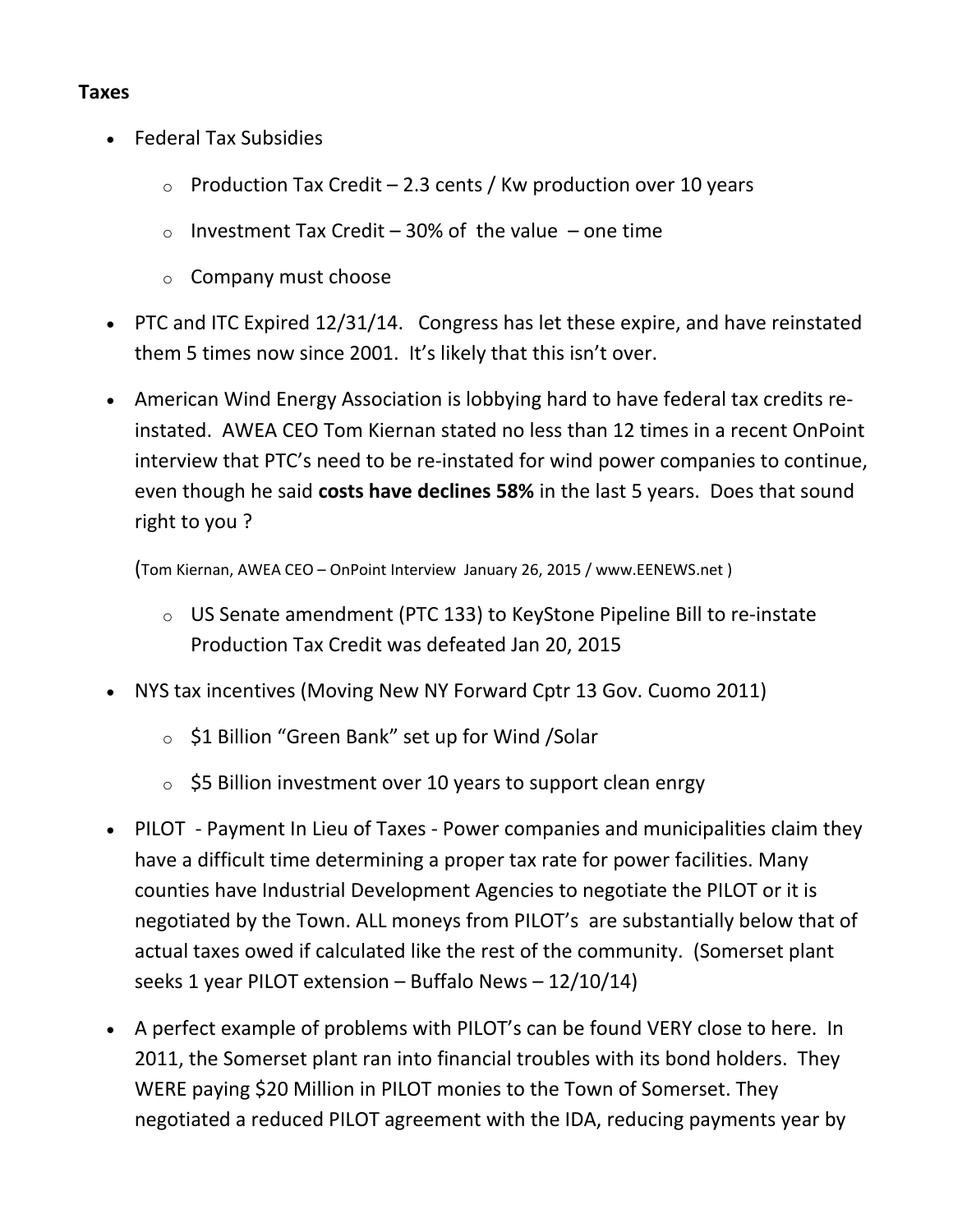year, to \$5M for 2015. 25 cents on the dollar. Do **you** get to negotiate such a savings when **your** money gets tight ?

So, what will happen if APEX runs into financial difficulties ?

 Verizon planned on building a data center on the property next to the plant, but when the Bankruptcy & PILOT re-negotiation happened, they backed out. A loss of commerce, jobs and tax revenue in the area.

(Somerset plant seeks 1 year PILOT extension – Buffalo News – 12/10/14)

- Analysis of the history of PILOT agreements with municipalities has shown that although there is some financial liquidity for the town. Studies have shown that PILOT agreements are subsidized by the rest of the tax base. **That's us**.
- ALL of these tax incentives  $-$  Federal, State, Local  $-$  are subsidies paid by us, the tax payers. We are footing the bill for APEX, and all wind turbine installations throughout the State and Nation. That's how it works. (Money Road To Nowhere /Mastersource.org 2014)
- With all this new power being produced, one would think that It would be cheaper, right ? Rates actually go up. Who do you think is going to pay for this multimillion dollar project ? **Us.** The cost is passed on to the ratepayers, just like any other business. (Natl Wind Watch FAQ Economics APEX
- The top 10 states with wind power production saw a rate increase of 20%, compared to 2% for the rest of the country**. A 20% rate increase.**

(Energy & Environment – Forbes.com – 10/17/14)

- Tax subsidies aside, how else would ANY company pay for such a large capital expenditure ? It's **always** passed on to the consumer.
- APEX is **not** a benevolent organization, putting up 70 600 ft industrial wind turbines because they like us. They are a corporation looking to make big profits. Profits from our federal, state, and local taxes, and service rates; **all of which are likely to go up**.
- This is a money grab at its finest. Wholeheartedly supported and encouraged by the Federal and State governments. "NYS Comptroller Thomas DiNapoli reported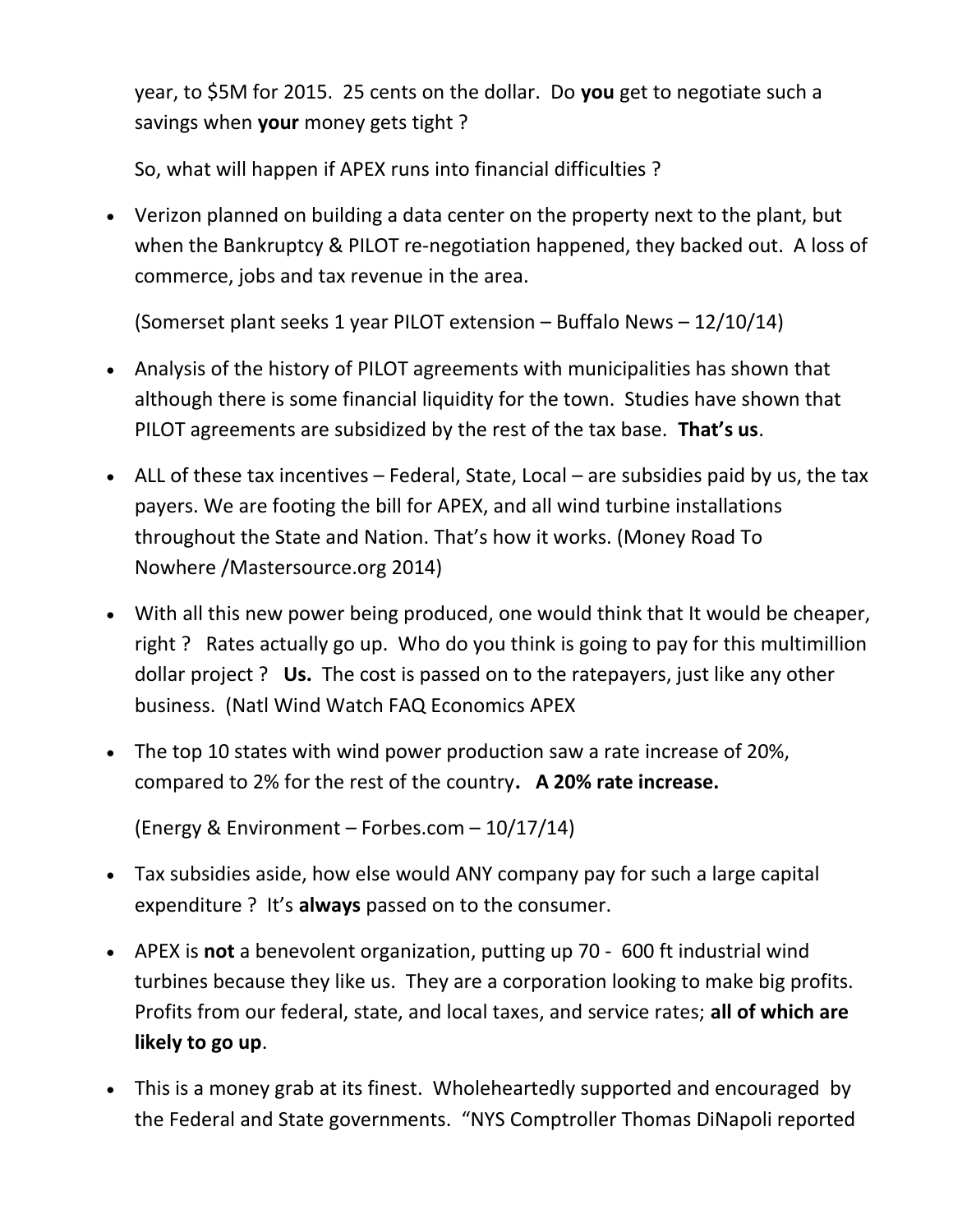that tax exemptions by NYS's Industrial Development Agencies were not creating jobs, and 'shifting tax burdens' from mega-corporations to local residents"

(Money Road To Nowhere /Mastersource.org 2014)

### **Current Electricity Production**

- Somerset Plant produces all the energy we need. Reports are that it's actually more than we need locally.
- It was designed to house two turbines, however only one is in operation
- Although its fuel source is coal, and there is still an ample supply, it is the cleanest coal facility in NYS. (Jerry Goodenough- COO- NYSEG Upstate Power Producers Response to NY Energy Highway Request for Information)
- There is no data showing that our region needs additional electricity production. This wind turbine project is a profit making venture.
- Rick Webb, of the National Academy of Science, reported "wind is not a viable replacement … as it accounts for just two percent of electric needs. Wind is not a very big part of the solution. If Virginia utilities tried to use wind just to meet the annual *increase* in electrical demand, they **would need to erect 500 to 600 turbines– enough to cover about 75 miles of ridges. Per year.**"( Readthehook.com - Blown in the wind: Tilting with windmills in Highland County )
- In California, the "mecca of wind farms", where production from wind energy has been going on since before the Carter administration, there are tens of thousands of wind turbines. And still, wind accounts for **only 2% of power production.**
- Across America, nearly 15K turbines have become inoperable. Some were decommissioned and taken down, most were left to fall apart. Some just spin without producing any power, because it looks good to the public. (Wind turbines and "green" subsidies under fire – Alex Newman 11/29/11)
- They can cover the landscape with turbines, but if the wind isn't blowing at least 10 mph, turbines don't produce **any** electricity. Wind farms on average produce less than **30% of their capacity**. Subtract the power it takes to operate the many functions within the turbine it's self, like blade pitch, direction, blade warmers, controllers, communication, dehumidifying & heating the nacelle, etc. The turbine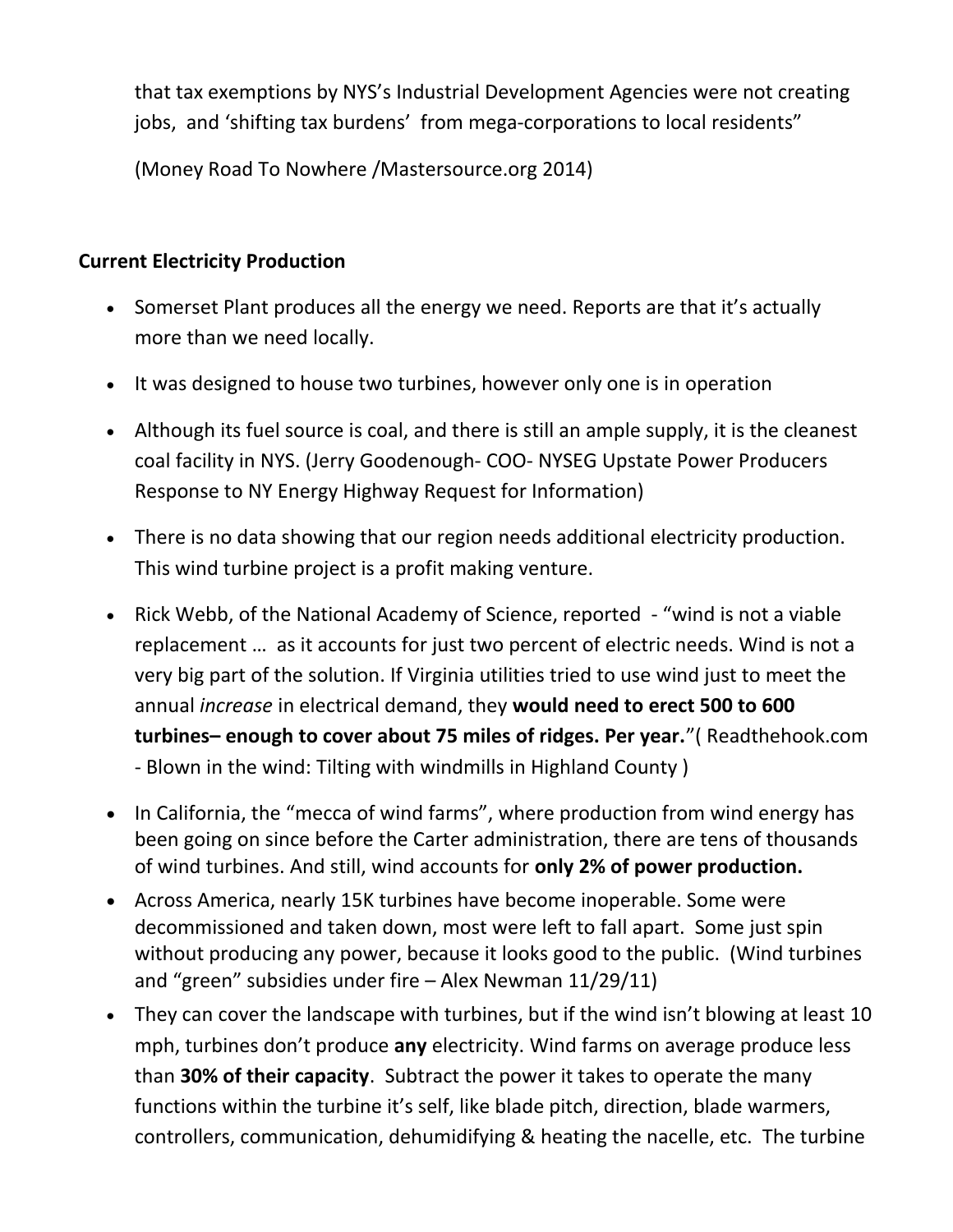uses its own power; sometimes back fed from the grid at start up; using power from the power source it's allegedly designed to replace. (Watts up with that – Viv Forbes 5/10/13)

- The power grid can never get rid of coal, natural gas, or nuclear plants, making the claim that wind power reduces CO2 emissions completely inaccurate and irrelevant. Additionally, the carbon emissions produced during the manufacturing and construction of each turbine negates any carbon footprint reduction over the life of the site.
- A method of power generation that takes 80% of today's tax subsidies, yet produces 2% of the power is a ridiculous situation. Does this sound like a good investment ?
- Yes "the wind" is free, but harnessing it and generating electricity from it is very expensive and extremely inefficient.

#### **Land Values**

- Landowners providing sites for these turbines will be paid a paltry amount of money, in comparison to the overall financials of the project, to allow APEX / Lighthouse to lease their land or create a binding easement to their property. This is not limited to just the site of the turbine its self, but includes:
	- o Access roads
	- o Transmission lines
	- o Support/control structures curtilage
	- $\circ$  Construction material production & storage
- For said paltry amount, landowners will not able to use, develop, or sell the involved property, or any property surrounding the site for at least 25 years. If this is such a great deal, why do landowners have to sign a document forbidding them to talk about it ?
- Apparently sites are bonded for approximately \$100K for abatement unlikely to cover the complete cost. If it doesn't, who pays to take them down ?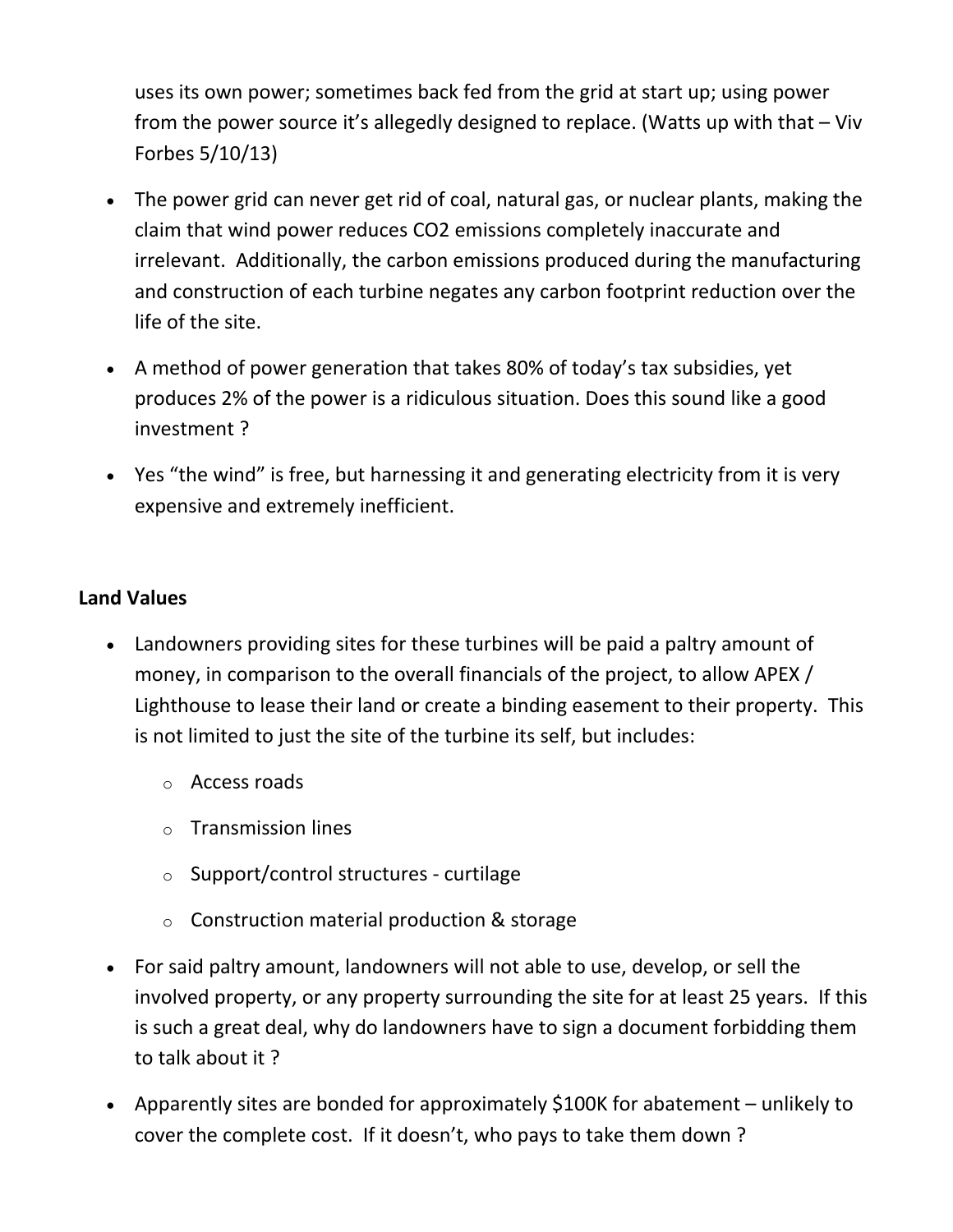- Often the turbine structure is removed, and the concrete pad is taken down to 4 feet below grade, leaving the remainder in the ground. How does that affect resale value and future development ? How's that impact the environment, forever ?
- If APEX / Lighthouse fails to pay anyone, a lien can, and will be placed on the landowner's property by whomever is owed the money.

In Vermilion County IL, APEX failed to pay a steel manufacturer who then filed a \$1.4M lien against the farm owner's land leased by APEX

( edgarcountywatchdogs.com )

 Land adjacent to the site **will lose value**. There are numerous studies, and hundreds of thousands of documents showing that residential properties start to **lose 17-40% in value** the moment a community is selected for wind turbine installation. **Our** properties have **already** begun to lose value.

( Forensic Appraisal Group Ltd )

 An example of this is Wolfe Island on the Lake Ontario near the St Lawrence River. Hundreds of properties have lost value, totaling over \$3 million. Some single properties dropped \$100 - 200K in value.

(GoderichSignalStar.com – Paul Cluff – 09/26/12)

 A fairly and comparable priced property next to a wind turbine in Wisconsin lost \$90K in value after being on the market for 740 days.

(Better Plan, Wisconsin – 06/12/10)

- A common method for measuring Land / market value is the hedonic regression valuation model; the type and quality of the property, along with its location and what surrounds it determines its value.
	- o For example, If you live by a park, "forever wild" space, or a lake, it increases the property value
	- $\circ$  If you live by a hazardous waste dump, or a wind farm, it decreases the property value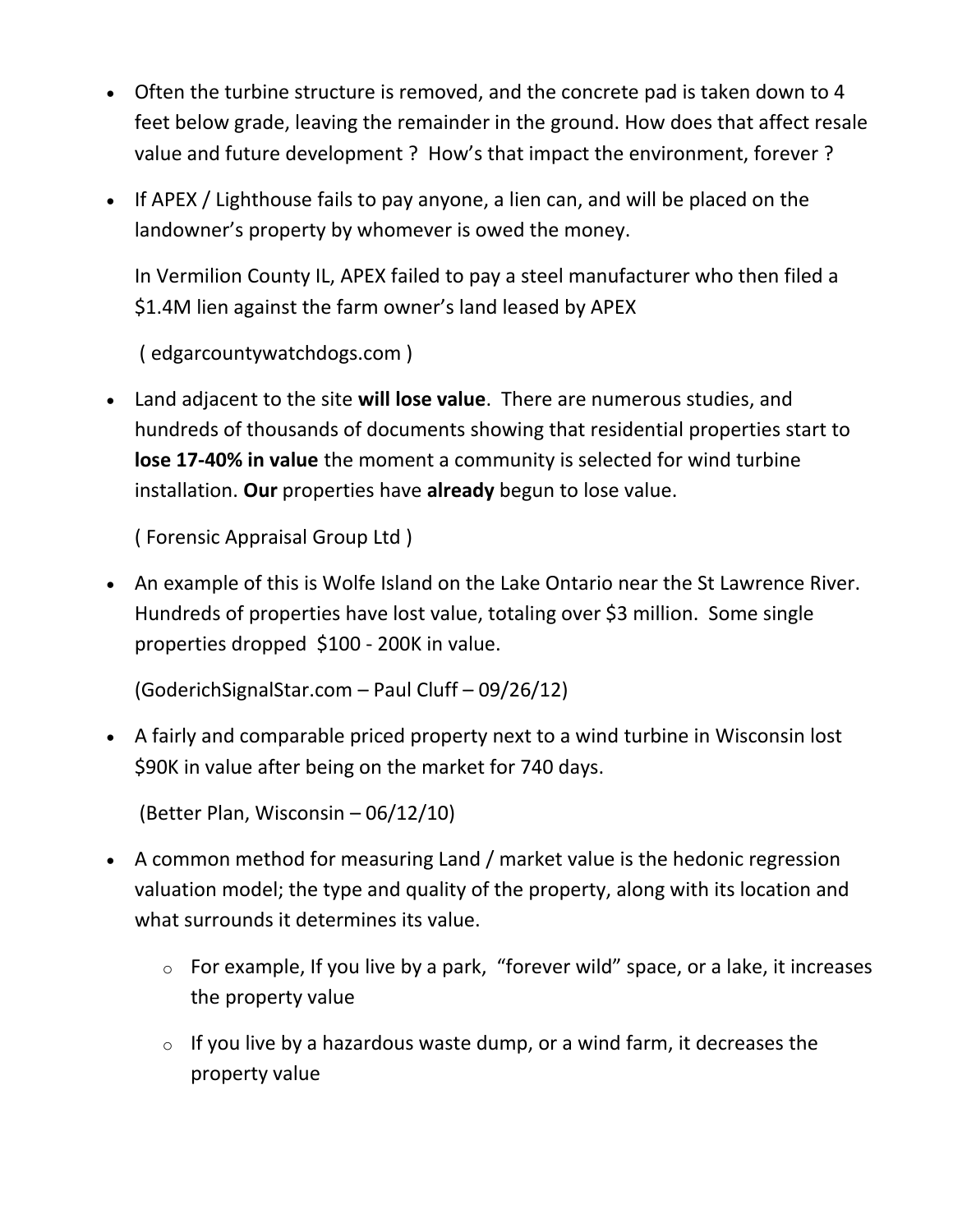- Based on this method, it has been shown that properties lose value and are difficult to sell when they are located anywhere near a wind turbine, let alone 70 – 600 foot turbines. What would normally sell in months stays on the market for years.
- We as property owners near this proposed wind farm will sustain significant financial loss, **without any compensation**. I personally know homeowners who have either their life savings, or retirement funds invested in the equity of their homes.
- In Hammond NY, wind power company Iberdrola stated they "would leave if they had to compensate land owners for the loss of land value". (The Journal – Hammond NY 12/10/10)
- Market value will drop, however town / county assessed value is not likely to change. In fact, property taxes are more likely to rise
- Market value is not assessed value. **Your taxes won't go down, but what you can sell your house for will.**

### **Environmental Impact**

- Like property values, there are there are hundreds of thousands of documents, regulations and laws covering the negative impact of wind turbines on the environment, including:
	- o Migratory birds / raptors
	- o Waters, wetlands and tributaries
	- o Low frequency noise
	- o Shadow flicker
	- o Fire / Collapse
	- o Ice throws
- Throughout the country wind turbines blades are secured in place for months of the year as to not interfere with bird migration.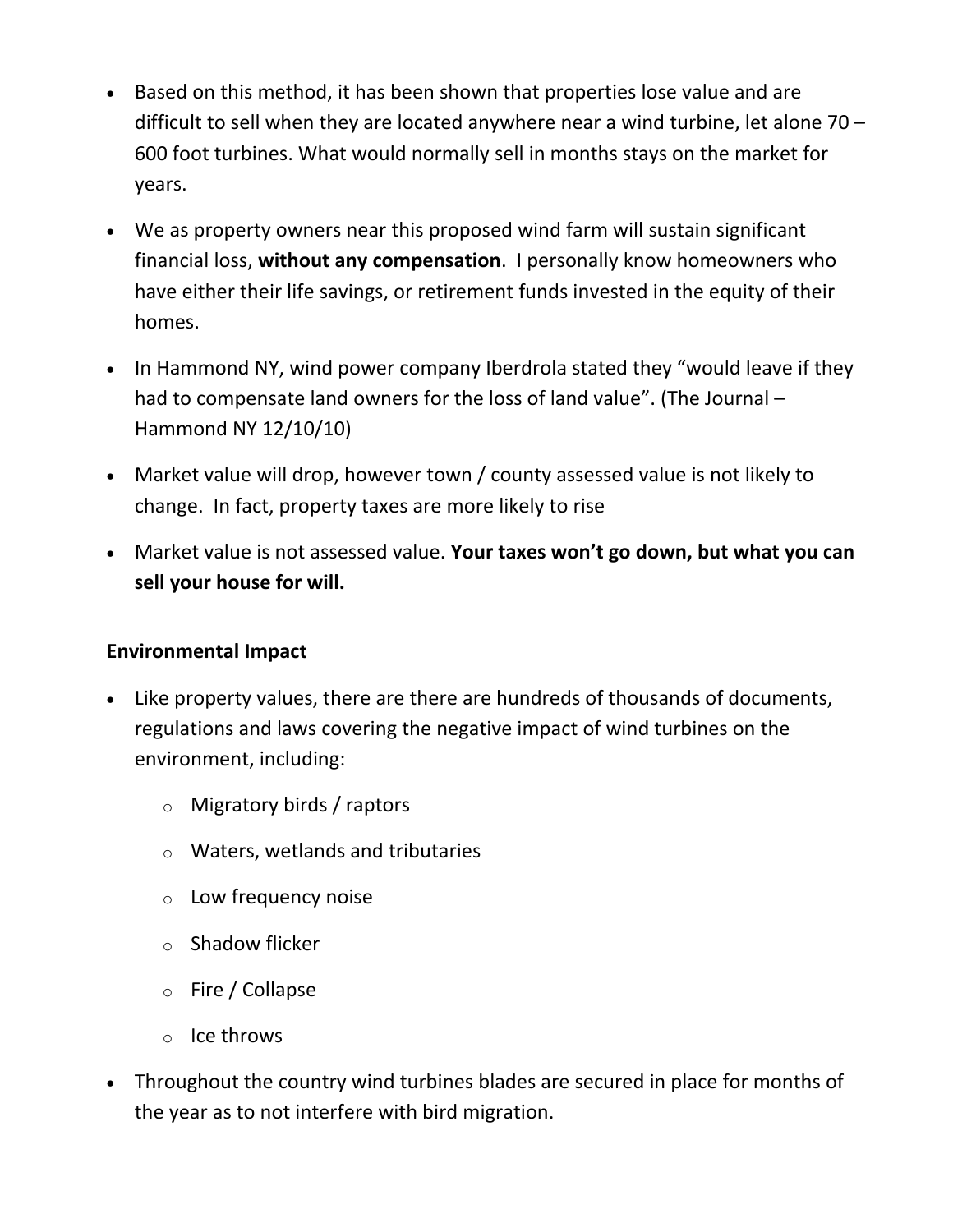- The APEX 1 mile buffer is directly in the flight path of migratory birds in our region.
- It is proven that wind turbines kill a multitude of wildlife annually. Turbine blade tips travel **between 80 and 180 mph** depending on wind conditions.
	- o Imagine shadow flicker at that rate
	- $\circ$  Imagine the sound of anything cutting through the air at 150 mph.
	- $\circ$  Now imagine it 24 hours a day.
- There is no need to discuss **all** of the impact on wildlife, and more importantly **human** life, by the installation of wind turbines. We'd be here for weeks. It **has been proven** that industrial wind turbines are detrimental to the physical wellbeing of the surrounding population and the environment.

# **Laws / Regulations / Town Authority**

NYS Civil Practice Laws and Rules Article 78

 $\circ$  Municipalities have the responsibility to follow their own laws.

Local Waterfront Revitalization Program

- Back in 1996, based on the need and desire to protect the town's land, a coalition between the Towns of Yates, Carlton and Kendall reviewed all aspects of land use and development in the coastal region; essentially Rt 18 and north to Lake Ontario and happens to be nearly the exact overlay footprint of the APEX 1 mile buffer
- This Document is a detailed and historical review, along with numerous environmental impact considerations for **any** development in the area. In essence, its language and clear intent is the preservation of the land to avoid development and use that changes the character and health of the region.
- Section III There are 44 policies governing all development in the region. In sum and substance, these policies require:
	- $\circ$  "foster an orderly pattern of growth"
	- $\circ$  "New developments which are shown to compromise a significant habitat should be given low priority or **not pursued**"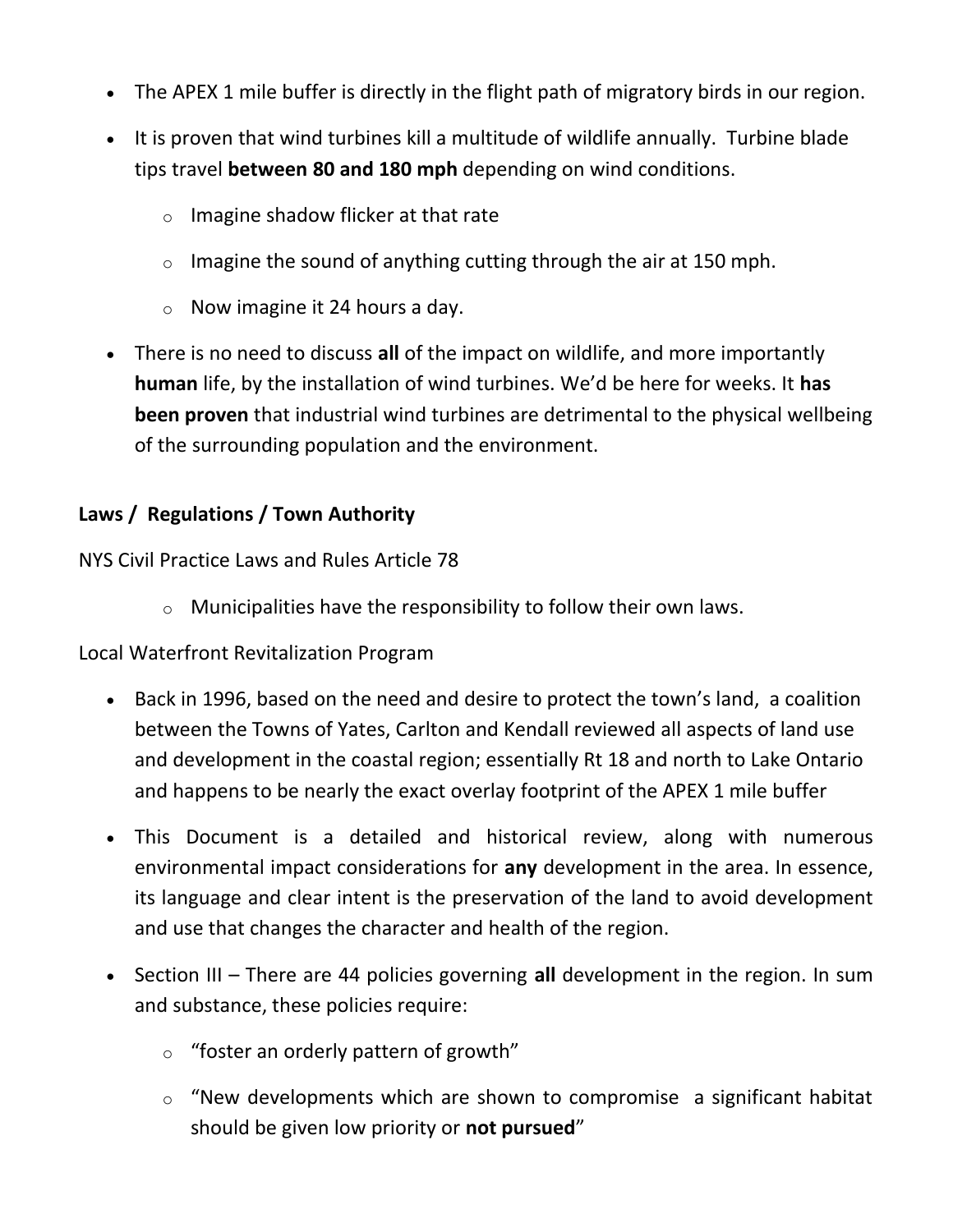- $\circ$  "to maintain the attractive quality of the shoreline and to retain views to and from the shore"
- o "maintaining the original landform…..except where elements add appropriate interest"
- $\circ$  "Using appropriate scales, forms, and materials to ensure buildings and other structures are compatible with and add interest to the landscape"
- o "NYS Public Service Law… establishes the basis for determining the compatibility of these facilities with the environment and the necessity for a shorefront location"
	- Somerset Plant produces more than enough electricity for the region and it can not be shown that a large scale wind farm is "needed"

#### Yates Local Law 1

- Yates Local Law 1 Filed NYS State Department June 11, 2008
	- o Local Law Specific to Wind Turbine Facilities in the Town
	- $\circ$  This law acknowledges all of the aforementioned hazards of such development.
	- o Section 591.3 -Enumerates the need to "**properly site** wind turbines to protect health, safety and welfare of neighboring property owners and the general public"
	- o How can 600 foot industrial wind turbines be "properly sited to protect our health, safety and welfare?
	- o Section 591.10 Standards
		- Sets a list of standards and rules for wind turbines built in the Town unless waived by the Town as part of a permit
		- #13 "The maximum total height of any WECS shall be 420 feet" Not 570 feet.

NYS Home Rule Law – Article IX, Section 2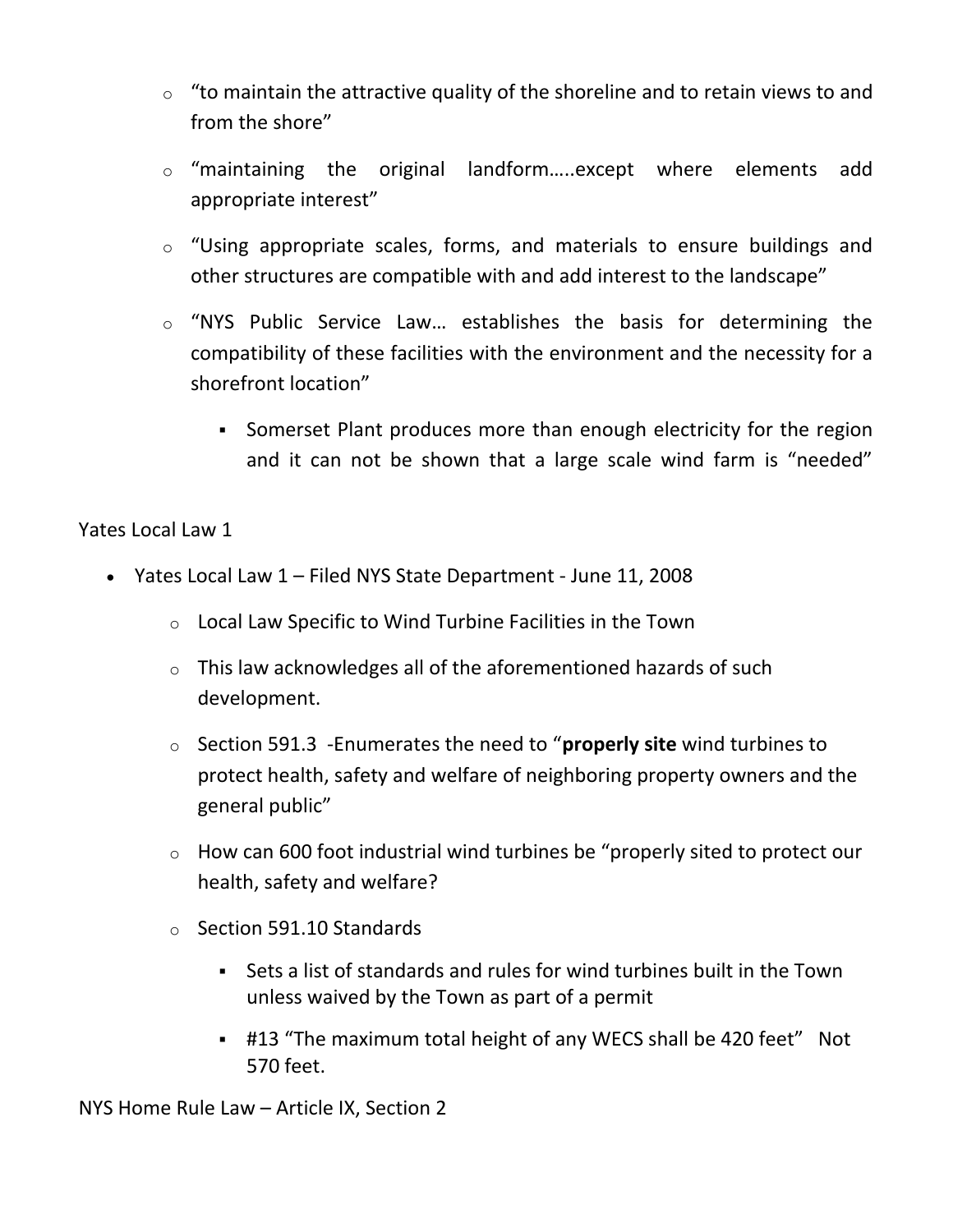- $\circ$  Subsection (b)(2) " the state legislature is specifically prohibited from acting with respect to the property, affairs or government of any local government except by general law, or at the request" of the local government.
- o Local Law specifically allows State authority regarding schools, courts, and matters **other than** property, affairs or government

#### NYS Article 10

- o Ad Hoc member of siting committee / 2 people
	- Select the right people for these positions

#### **Summary**

This town government has the authority, and obligation, to control what does and does not occur within its jurisdiction; what is built and developed by way of the permitting process. You have the responsibility to preserve the ecological, economic, and esthetic integrity of our town, today and for generations to come.

This Board is tasked with the authority to issue permits and approve development within our Town, provided such requests meet stringent laws, rules, and guidelines. This enormous project, in the view of **many** of your friends and neighbors, is not is accordance with said laws and rules, or even common sense. **We** don't want this; it's not who **we** are.

You, as our Town board, have the power to stop this. You have the power to **not** issue permits for this project. **You do not have to amend laws to accommodate APEX**. What appears to be a pathway to economic growth, in reality is a temporary financial gain. The monies derived will not come from suitable economic development, but from the tax coffers funded by the taxpayers. If this project goes forward, all that will be accomplished is us giving millions of tax dollars to a multimillion dollar company to screw up our town; a company who will happily walk the money back to Virginia with no regrets, and being a LLC, no liability.